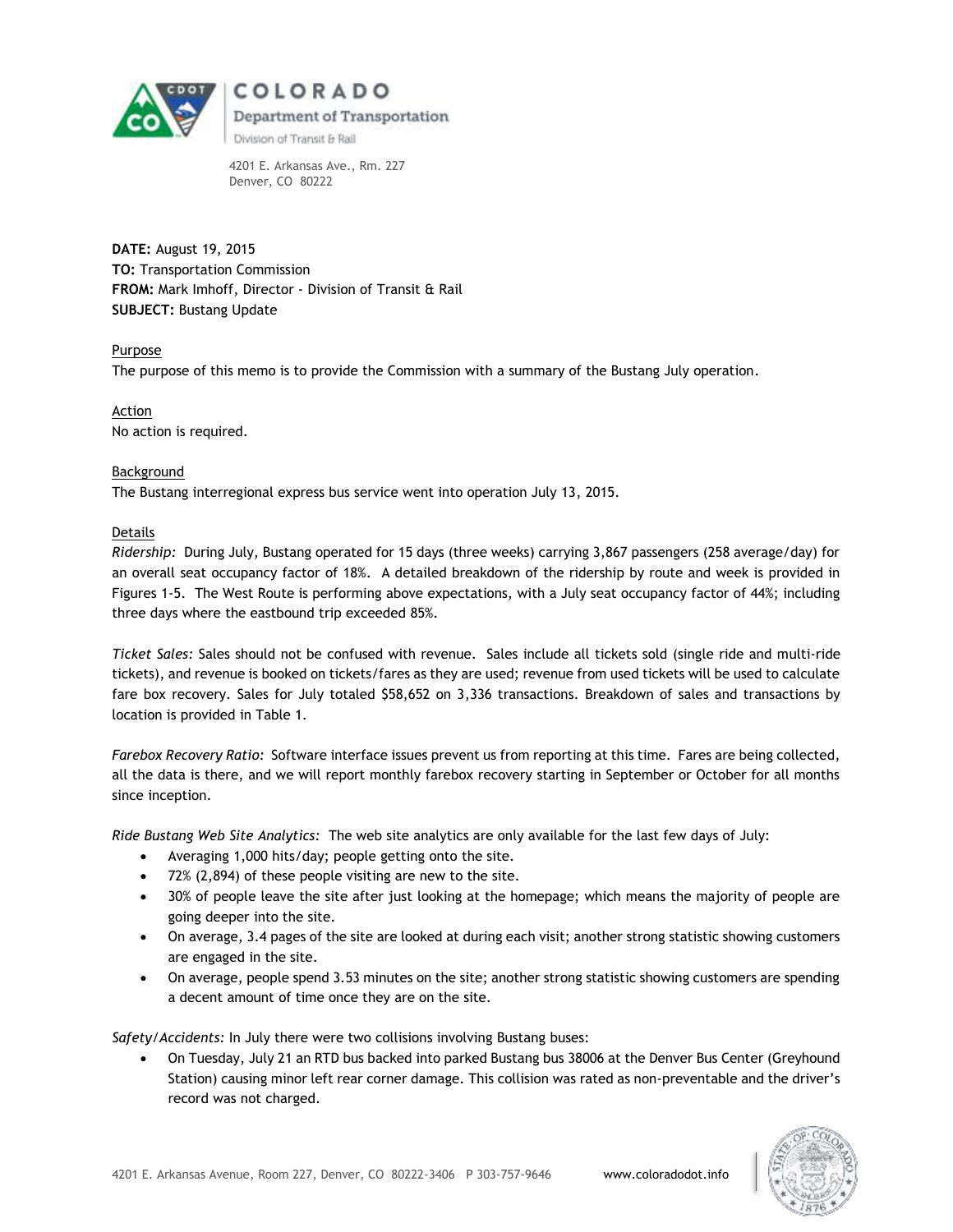On Thursday, July 23 the driver of Bustang bus 38010 was making a right hand turn onto Kiowa St. in Colorado Springs when he came in contact with a pick-up truck waiting to enter a parking garage causing minor damage to a baggage bin door. The collision was rated preventable and the driver's record was charged as well as attending a federally mandated driver retraining course. There was no citation from CSPD.

*Ticket Sales/Fareboxes Issues:* There have been a few issues with on-line ticket sales, farebox functionality, and reporting interface between the two; driver error has also contributed to a few fare collection discrepancies. However, with a few exceptions, tickets are being sold accurately and fares collected. The Bustang team, including strong support from OIT, is addressing the on-line issues which are nearly complete, and resolving and testing the farebox upgrades/fixes. The reporting interface is on hold until the other issues are resolved.

*Customer Input/Complaints:* Ace Express continues to closely monitor social media sites which will continue to be the main thrust of the 2016 Marketing plan, including customer input.

Top Customer Suggestions:

- Request weekend service; most for the West Route.
- Extend service to Grand Junction and Pueblo.
- Add stops is Castle Rock, Denver Tech Center, Longmont, Johnstown, Georgetown and Idaho Springs.
- Suggested schedule adjustments.
- Ability to purchase round trip tickets.

## Customer Complaints:

Early technical issues with the fare collection system. Examples include scanners not reading multi-ride tickets, or not reading mobile (smart phone) tickets; scanners powering down for no apparent reason; printing incorrect change cards and not accepting valid change cards. These issues have all been corrected, but the fare collection system is being monitored closely.

#### Next Steps

*Service Changes:*

- *North Route:* All northbound trips now end at the Fort Collins Downtown Transit Center; as of July 20. During the first week of operation only two of the five North Route trips went to the Transit Center; the other three ended at the Harmony Road Park & Ride.
- *North Route:* CSU Special; Friday evening (CSU to DUS) and Sunday evening (DUS to CSU). We anticipate this service beginning mid-August when CSU begins the fall semester. This service has been requested by CSU, coordination meetings with CSU staff is on-going. This service will utilize the existing Bustang fleet.
- *West Route:* The ridership levels on the West Route are higher than expected, with east bound loads exceeding 85% of capacity. On these runs, the passenger loading in Frisco is accounting for approximately half of the total load. To alleviate the possibility of overloading, or not being able to serve some passengers, we are evaluating scenarios to stage a second bus in Frisco to operate under the current schedule. This extra will utilize one of the three spare buses. Ridership levels will be monitored and analyzed over the coming months (including the holiday months) to determine the need and viability of a second weekday round trip on the West Route.
- *West Route:* Consideration is also being given to expanding the West Route to daily service; weekdays and weekends. The corridor is experiencing higher than anticipated ridership, and customer input/requests suggest that weekend service would be productive. This service would utilize the existing Bustang fleet.

#### Attachments

Figures 1 – 4: Average daily rides by week/route Table 1: Bustang July 2015 mobile/online & farebox sales report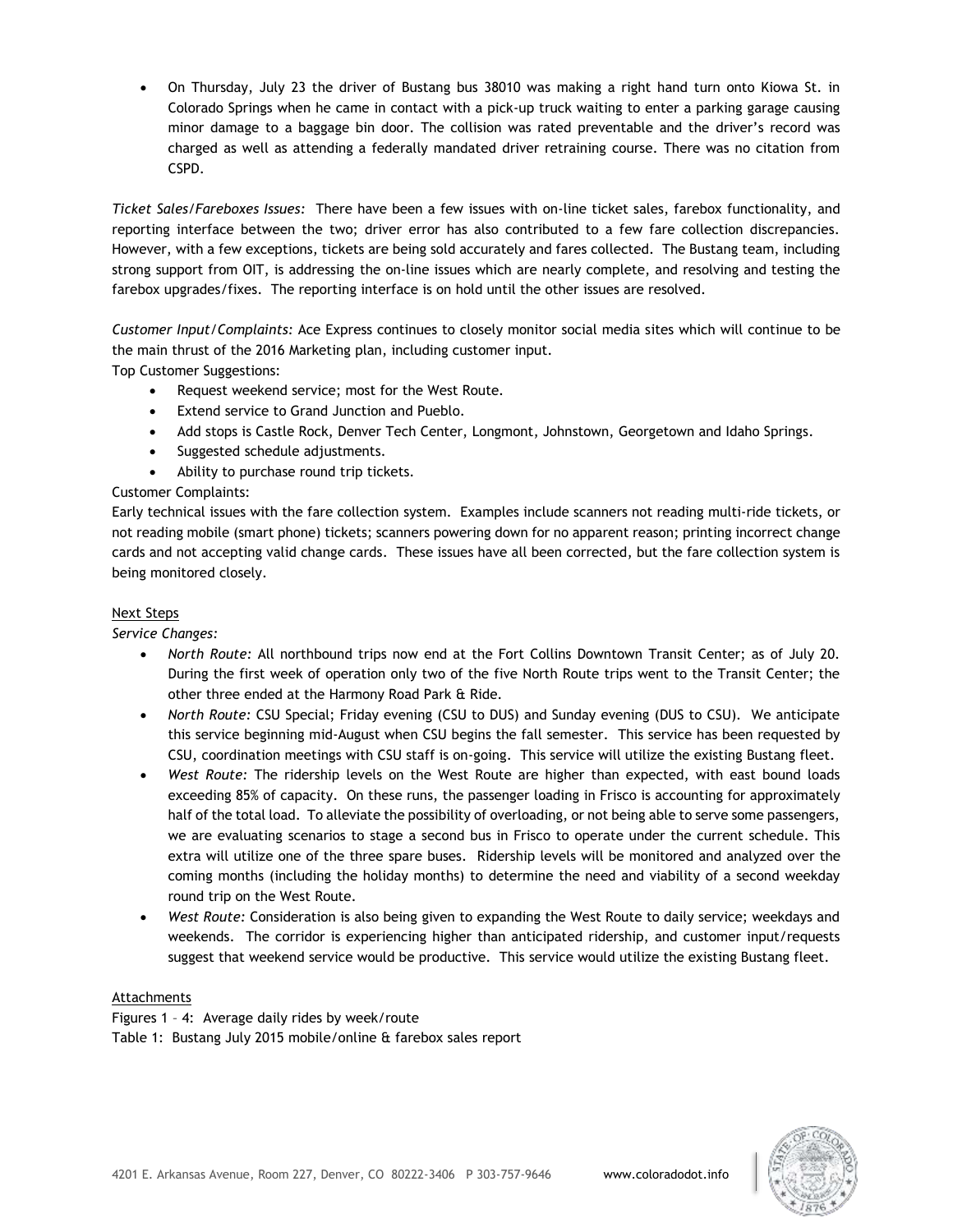



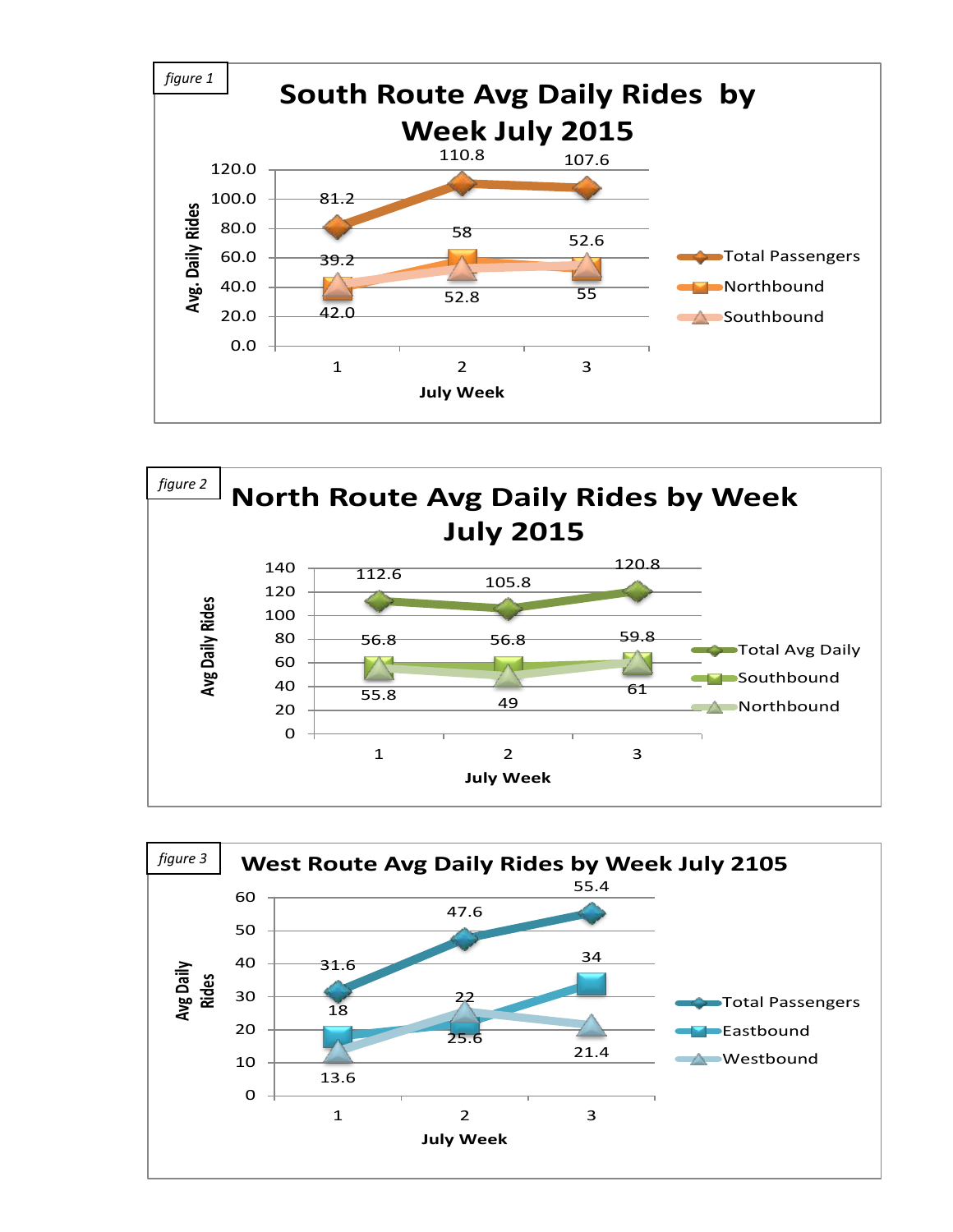

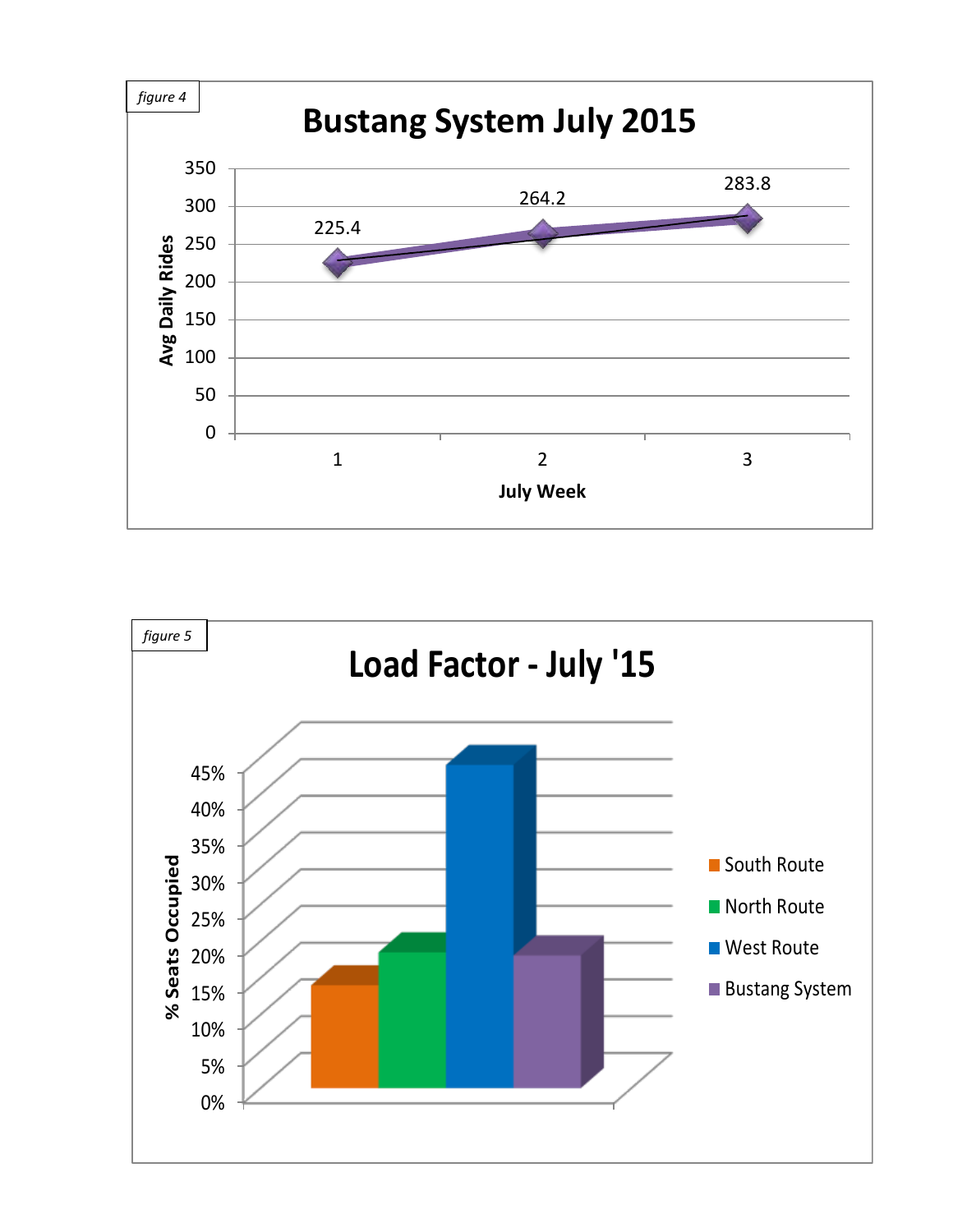

# BUSTANG JULY 2015 MOBILE/ONLINE & FAREBOX SALES REPORT

| <b>SOUTH ROUTE</b>            | <b>Total Tickets</b><br>Sold | <b>Sales</b>           | 10 ride                      | 20 Ride                    | 40 Ride                    | Child                   | Senior/<br><b>Disabled</b> | Adult<br>Single<br>Ride | <b>Comments</b>                                |
|-------------------------------|------------------------------|------------------------|------------------------------|----------------------------|----------------------------|-------------------------|----------------------------|-------------------------|------------------------------------------------|
| <b>Colorado Springs</b>       |                              |                        |                              |                            |                            |                         |                            |                         |                                                |
| * Downtown                    | 105                          | \$1,935.00             | $\overline{\mathbf{4}}$      | $\mathbf{2}$               | $\mathbf 0$                | $\overline{\mathbf{4}}$ | 15                         | 80                      |                                                |
| * Tejon                       | 57                           | \$2,403.00             | $\overline{\mathbf{4}}$      | 0                          | $\overline{4}$             | 5                       | 9                          | 35                      |                                                |
| * Woodmen                     | 69                           | \$2,868.00             | 14                           | $\overline{2}$             | $\mathbf{1}$               | 0                       | 4                          | 48                      |                                                |
| Monument                      | 114                          | \$7,062.00             | 15                           | 6                          | 16                         | 6                       | 4                          | 67                      |                                                |
| <b>Totals</b>                 | 345                          | \$14,268.00            | 37                           | 10                         | 21                         | 15                      | 32                         | 230                     |                                                |
| <b>NORTH ROUTE</b>            | <b>Total Tickets</b><br>Sold | <b>Sales</b>           | 10 ride                      | 20 Ride                    | 40 Ride                    | Child                   | Senior/<br><b>Disabled</b> | Adult<br>Single<br>Ride | <b>Comments</b>                                |
| <b>Fort Collins</b>           |                              |                        |                              |                            |                            |                         |                            |                         |                                                |
| * Downtown                    | 154                          | \$2,095.00             | $\overline{2}$               | $\overline{3}$             | $\mathbf 0$                | $\overline{4}$          | 6                          | 139                     |                                                |
| * Harmony                     | 242                          | \$10,545.00            | 27                           | $\overline{7}$             | 17                         | $\overline{3}$          | 28                         | 160                     |                                                |
| Loveland                      | 89                           | \$4,437.00             | $\mathbf 0$                  | 6                          | 11                         | $\overline{4}$          | 12                         | 56                      |                                                |
| <b>Totals</b>                 | 485                          | \$17,077.00            | 29                           | 16                         | 28                         | 11                      | 46                         | 355                     |                                                |
| <b>WEST ROUTE</b>             | <b>Total Tickets</b><br>Sold | <b>Sales</b>           | 10 ride                      | 20 Ride                    | 40 Ride                    | Child                   | Senior/<br><b>Disabled</b> | Adult<br>Single<br>Ride | <b>Comments</b>                                |
| <b>Glenwood Spgs</b>          |                              |                        |                              |                            |                            |                         |                            |                         |                                                |
| * 27th St. BRT                | 102                          | \$3,143.00             | $\mathbf 0$                  | $\mathbf{1}$               | $\mathbf 0$                | 0                       | 19                         | 82                      |                                                |
| West Glenwood<br><b>Eagle</b> | 71<br>58                     | \$2,114.00<br>\$694.00 | $\mathbf{1}$<br>$\mathbf{1}$ | $\mathbf 0$<br>$\mathbf 0$ | $\mathbf 0$<br>$\mathbf 0$ | $\mathbf 1$<br>29       | 12<br>$\overline{2}$       | 57<br>26                | School group Eagle - Frisco                    |
| Vail                          | 87                           | \$1,408.00             | $\mathbf{1}$                 | 0                          | $\pmb{0}$                  | -1                      | 9                          | 76                      | 10 ride Vail-Frisco, 6 single Vail -<br>Frisco |
| Frisco                        | 128                          | \$1,887.00             | $\overline{3}$               | 0                          | $\mathbf 0$                | 5                       | 4                          | 116                     | 16 single Frisco - Vail                        |
| <b>Totals</b>                 | 446                          | \$9,246.00             | 6                            | $\mathbf{1}$               | $\mathbf 0$                | 36                      | 46                         | 357                     |                                                |
| <b>Online Subtotals</b>       | 1276                         | \$40,591.00            | $\overline{72}$              | $\overline{27}$            | 49                         | 62                      | $\overline{124}$           | 942                     |                                                |
| <b>Farebox Transactions</b>   | 2060                         | \$18,061.00            |                              |                            |                            |                         |                            |                         | Do not yet have drill down data                |
| July 2015 Totals              | 3336                         | \$58,652.00            |                              |                            |                            |                         |                            |                         |                                                |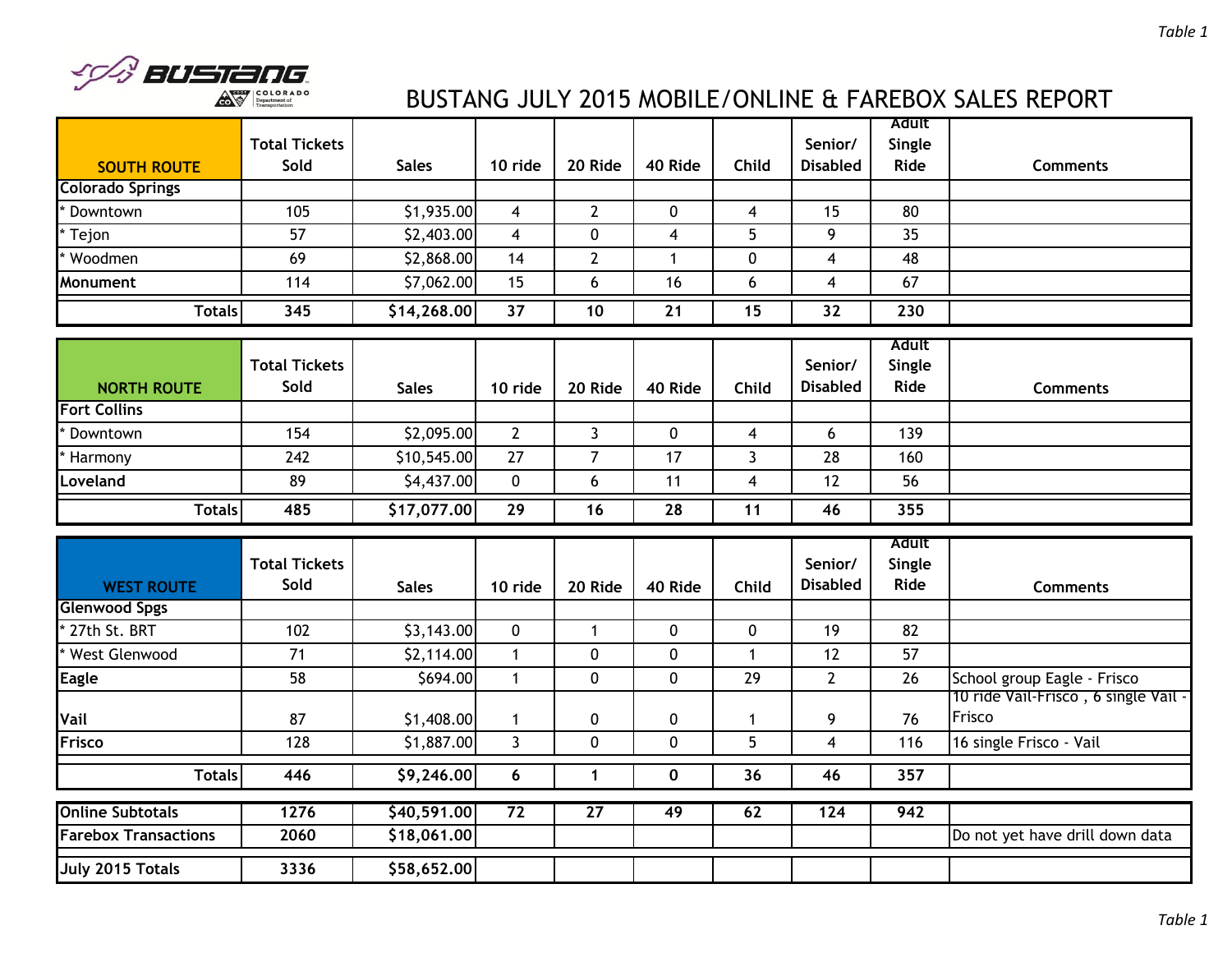

**COLORADO Department of Transportation** Division of Transportation Development

| DATE:           | August 19, 2015                                                       |
|-----------------|-----------------------------------------------------------------------|
| TO:             | <b>Transportation Commission</b>                                      |
| FROM:           | Debra Perkins-Smith, Director, Division of Transportation Development |
| <b>SUBJECT:</b> | Use of In-lieu Fee Mitigation for Canada Lynx                         |

# **Purpose**

This memo provides information regarding the newly signed agreement between USFWS, FHWA, and CDOT for a streamlined mitigation option for projects that impact the Canada lynx.

# **Action**

For information.

# **Background**

In Nov, 2010, FHWA held the first Every Day Counts Summit in Colorado where the Use of In-lieu Fee/Banking was one of the initiatives that they supported. Colorado welcomed this initiative and wanted to build on earlier efforts to reintroduce the lynx and a desire to streamline the mitigation planning process during consultation under the Endangered Species Act.Every Day Counts (EDC) is a state-based initiative of FHWA's Center for Accelerating Innovation, works with state, local and private sector partners to encourage the adoption of proven technologies and innovations to shorten and enhance project delivery. There have been several rounds of EDC initiatives to date; encouraging the use of ln-Lieu-Fee banks was in the first round.

# **Team:**

**CDOT**: Jane Hann, Jeff Peterson, Vanessa Henderson, Chuck Attardo, Lizzie Kemp, Francesca Tordonato, Jon Chesser, Aaron Eilers, Lisa Streisfeld, Rob Frei, Gabe Cosyleon, Tammie Smith, Gary Spinuzzi, Mike Vanderhoof, Jim Eussen, Patrick Hickey, Myron Hora, Carol Parr, Tony Cady, Mark Lawler, Paul Jankowski, Bryan Roeder, Laurie Freedle

**FHWA**: Stephanie Gibson, Randy Jensen, Kathy Kelly

**USFWS**: Alison Deans Michael (CDOT liaison), Kurt Broderdorp, Susan Linner

**Objective**: Develop processes and tools to use in-lieu fees and track mitigation banking through SAP. Get programmatic agreement with FHWA and U.S. Fish and Wildlife Service (USFWS) to formalize in-lieu fee mitigation for lynx. This mitigation fund would be voluntary as a streamlining initiative during formal consultation with the USFWS. However, the in-lieu fee is optional and not designed to restrict or limit other, viable mitigation alternatives.

This MOA establishes a Lynx Impact Mitigation Fund for Transportation Projects between CDOT, FHWA, and the USFWS. USFWS allows statewide investing in smaller projects as mitigation (such as fencing directing wildlife to existing underpasses), and allows partnerships in bigger projects (such as under or overpasses) and for those with ongoing mitigation by others (such as the Vail Overpass), so money expenditures can be timely and spent in areas that will most benefit the lynx from linear, transportation impacts. There is some flexibility to build larger mitigation projects up-front for later credits toward compliance for other projects in the future, giving

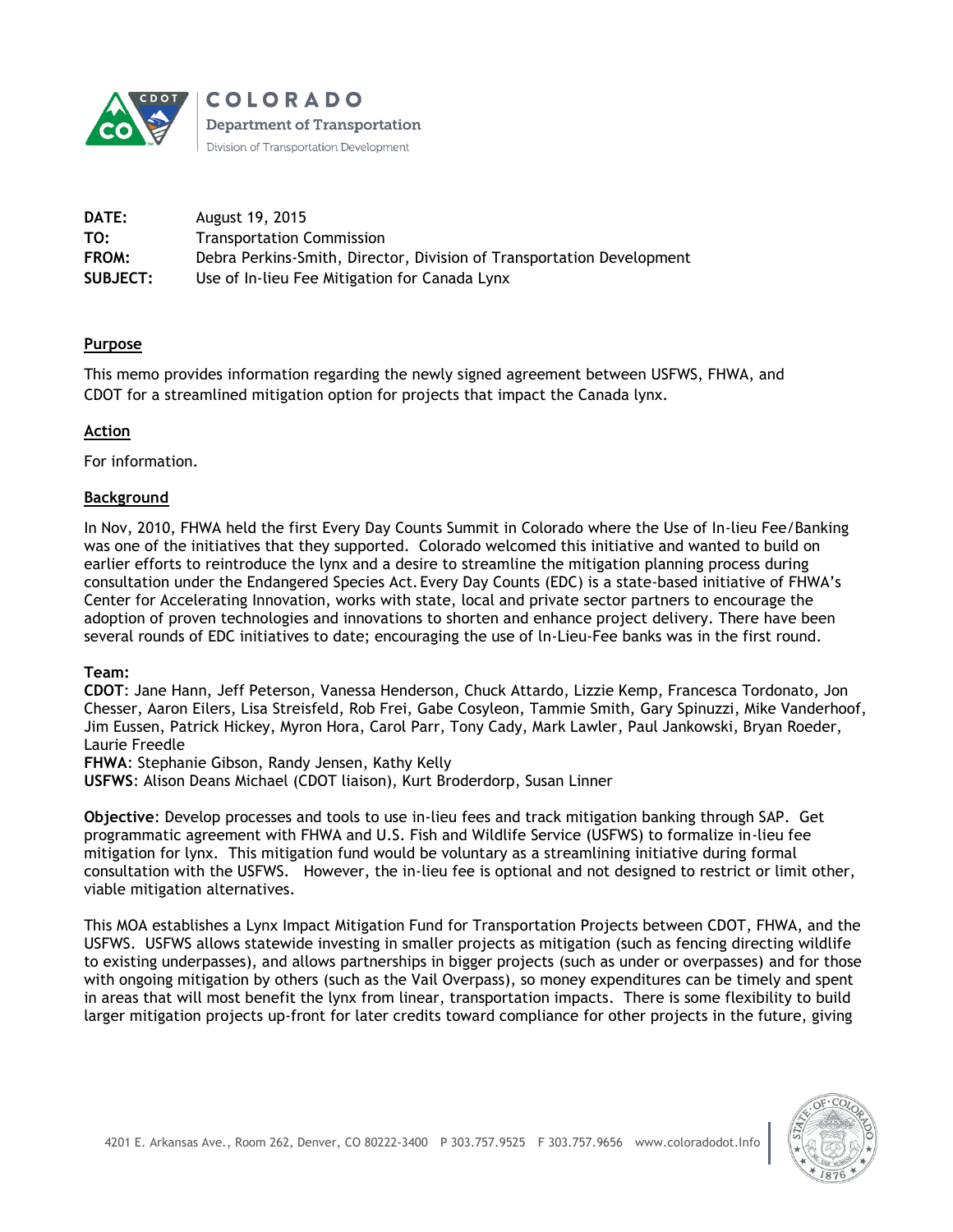CDOT a temporal cost-savings regarding inflation effects of doing a similar project in later years. This fund can be used for federal and non-federal projects as a step toward satisfying Section 7 or Section 10 of the Endangered Species Act.

# **Key Benefits**

- 1) This agreement saves time during endangered species consultation because the mitigation action is already approved.
- 2) Additionally, this give those non-federal projects an option for mitigating endangered lynx impacts And finally, this allows mitigation to be conducted for the lynx that would best benefit the species, and not be limited to the location where the impact occurs.

**Unique to Colorado:** This mitigation fund is unique to Colorado. No other state has developed an in-lieu fee mitigation fund for the Canada lynx. No other DOT has developed an in-lieu fee bank for any resource that they own and manage; FHWA did not have a process in place to help a DOT set up a bank nor have guidance in place for how to manage such a fund – CDOT needed to develop these guidelines on their own. FHWA has highlighted this effort in their recent national EDC newsletter (see attached).

## **Attachments**

Every Day Counts Article – Colorado Collaborates on Programmatic Approach

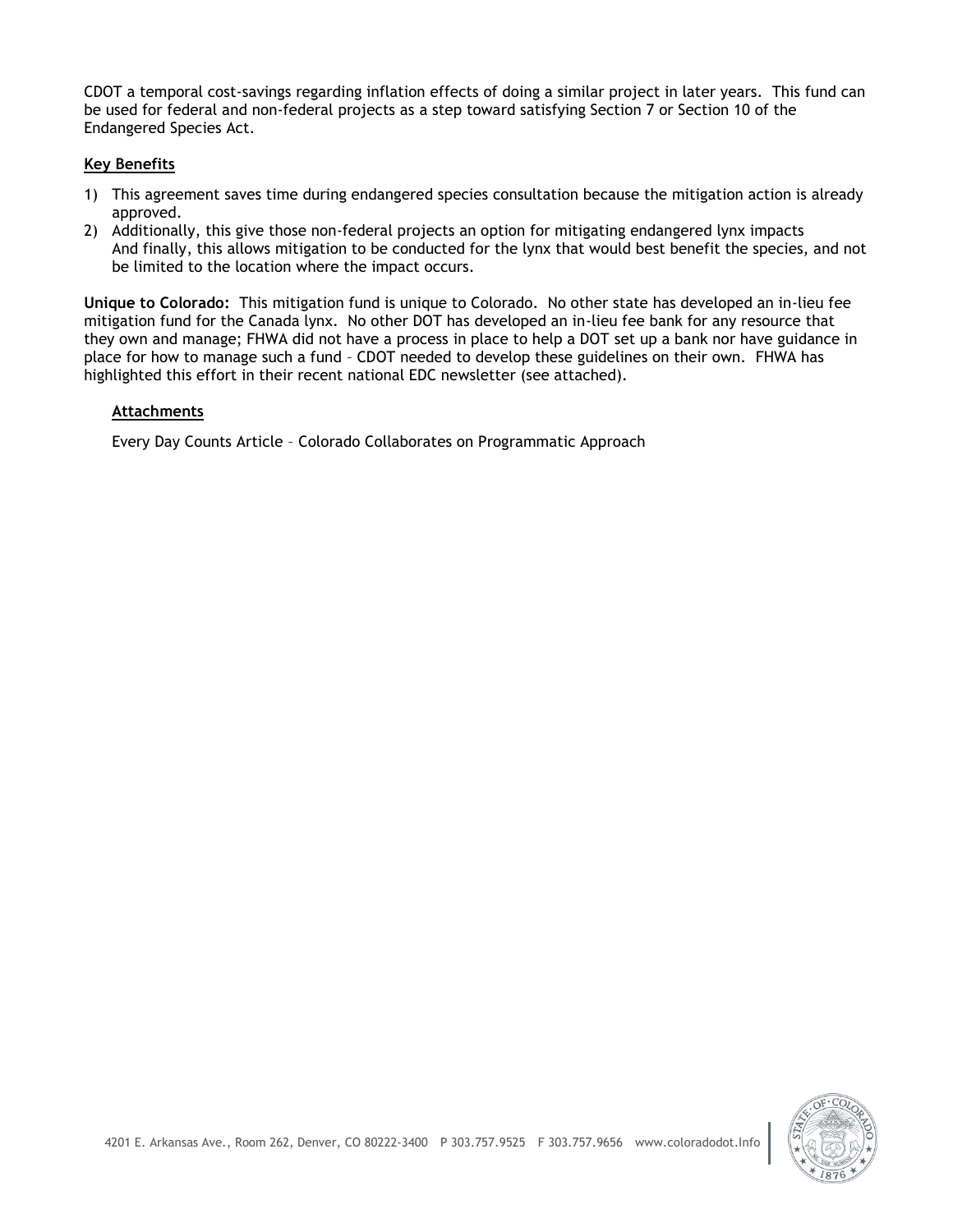

# **Colorado Collaborates on Programmatic Approach**

The Colorado Department of Transportation, U.S. Fish and Wildlife Service and FHWA collaborated on the creation of a programmatic option with the recently completed

Canada lynx in-lieu fee memorandum of agreement. The agreement allows the Colorado DOT and FHWA to contribute part of a highway project's construction costs to a pooled fund to mitigate for adverse impacts to the Canada lynx, protected as a threatened species under the Endangered Species Act. The fund can be used for larger projects that will have a more beneficial impact on the lynx than most individual projects could.



Colorado DOT, U.S. Fish and Wildlife Service and FHWA collaborated on the creation of a programmatic agreement allowing for a pooled fund that will help protect the Canada Iynx. Photo Credit: USFWS

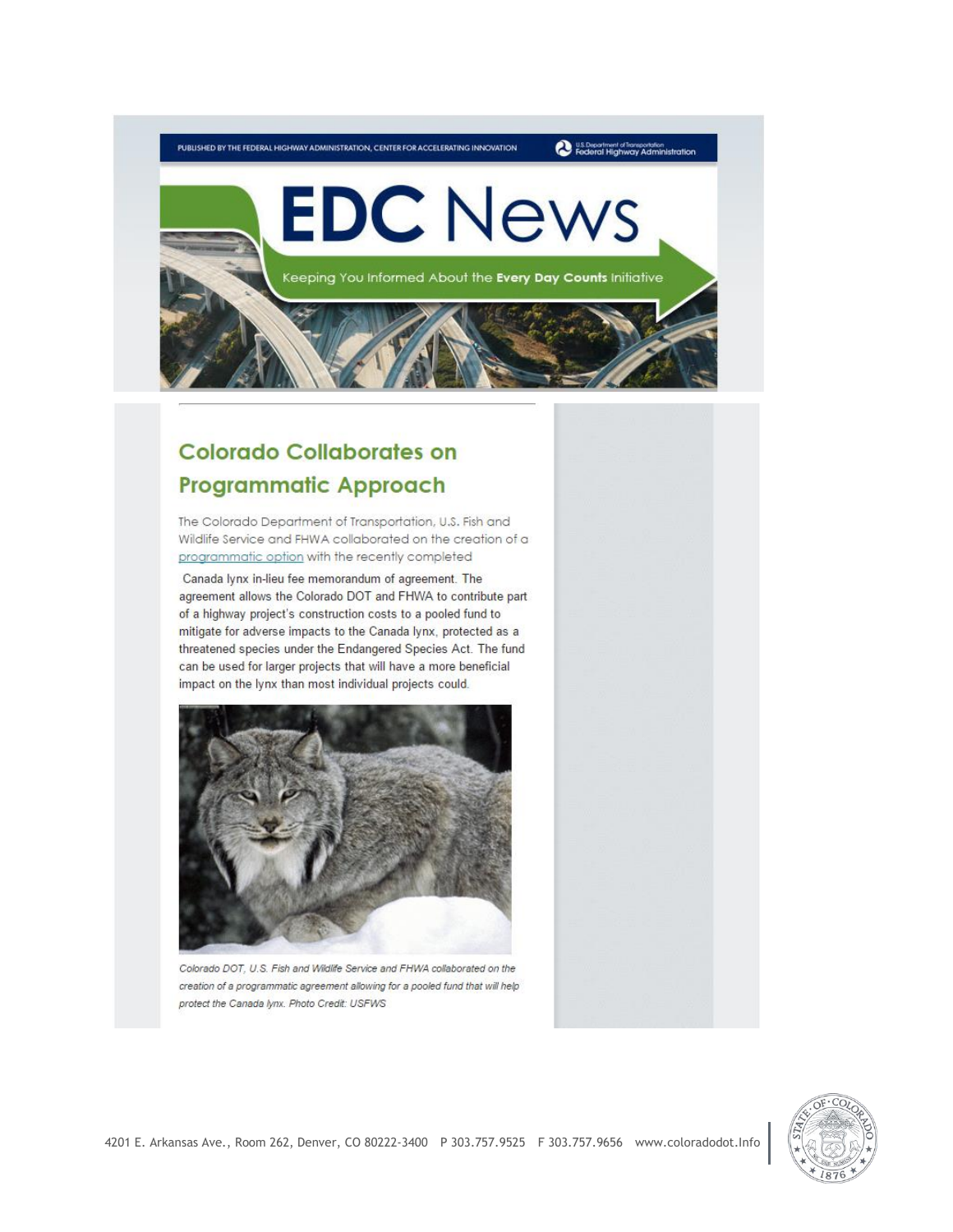

**COLORADO Department of Transportation** 

Division of Transportation Development

| <b>DATE:</b>    | August 19, 2015                                                       |
|-----------------|-----------------------------------------------------------------------|
| TO:             | <b>Transportation Commission</b>                                      |
| FROM:           | Debra Perkins-Smith, Director, Division of Transportation Development |
| <b>SUBJECT:</b> | Safe Routes to School (SRTS) Program                                  |

#### **Purpose**

This memo provides information on options for funding the Colorado Safe Routes to School (SRTS) program in FY16 and beyond. The SRTS program promotes safe practices and places to walk or bicycle for K-8 students, and supports the Governor's initiative for Colorado's commitment to become the healthiest state in the nation.

#### **Action**

Informational. Review for future budget action consideration.

#### **Background**

In 2004, the Colorado State Legislature passed a law establishing a SRTS program in Colorado. The program was designed to enable and encourage children ages kindergarten through  $8<sup>th</sup>$  grade to walk and bike to school using federal dollars. With the passage of SAFETEA-LU in 2005 (and its dedicated SRTS program), Colorado was the first state in the nation to begin implementing the program with federal dollars, and is still considered a SRTS leader throughout the country. The program includes both infrastructure and non-infastructure projects.

MAP-21 eliminated the dedicated federal funding for SRTS, but did not eliminate the program. It also allowed states to create a SRTS program within the Transportation Alternatives Program (TAP). Since FY13, the Colorado SRTS program has been funded in various ways: Flexible funds from the Transportation Commission, savings from SAFETEA-LU projects, and a one-time allocation from the State Legislature.

In total, CDOT's SRTS program has distributed \$18.2 million (\$17.5 million federal plus \$700,000 state) through 204 grants to schools, school districts, cities, towns, and counties for 88 infrastructure (capital) and 116 non-infrastructure (education and encouragement) projects throughout all areas of Colorado. In addition, the Colorado SRTS program has developed trainings and curricula that are available statewide. The program has benefitted nearly 400,000 total Colorado students to date. Additionally, parents, teachers, motorists, and other community members also benefit directly or indirectly from SRTS programs.

Successful Safe Routes to School programs are designed around the 5 Es - engineering, education, encouragement, enforcement, and evaluation - to achieve the greatest gains. Engineering addresses the built environment with tools that can be used to create safe places to walk or bicycle; while education, encouragement and enforcement help change unsafe behaviors of drivers, bicyclists, and pedestrians and generate excitement about walking and bicycling safely to school.

Historically, infrastructure grants have ranged from a minimum of \$50,000 to a maximum of \$300,000 per grant, and average \$164,000. Infrastructure projects must also include an educational component. Non-infrastructure grants support education, encouragement, and enforcement programs such as bicycle and pedestrian safety, crossing guard programs, and public awareness campaigns. They have a minimum award of \$3,500 per grant and no maximum award, and average about \$40,000 per grant.

Between 2005 and 2014, the program has awarded, on average, \$1.9 million annually, and in some years up to \$2.5 million.

#### **Details**

Despite the successes of SRTS, the long-term sustainability of the program has been in jeopardy since the passage of MAP-21. SRTS has been a strong component of CDOT's commitment to multi-modal transportation, yet currently there are no federal, state, or CDOT dollars dedicated to SRTS.

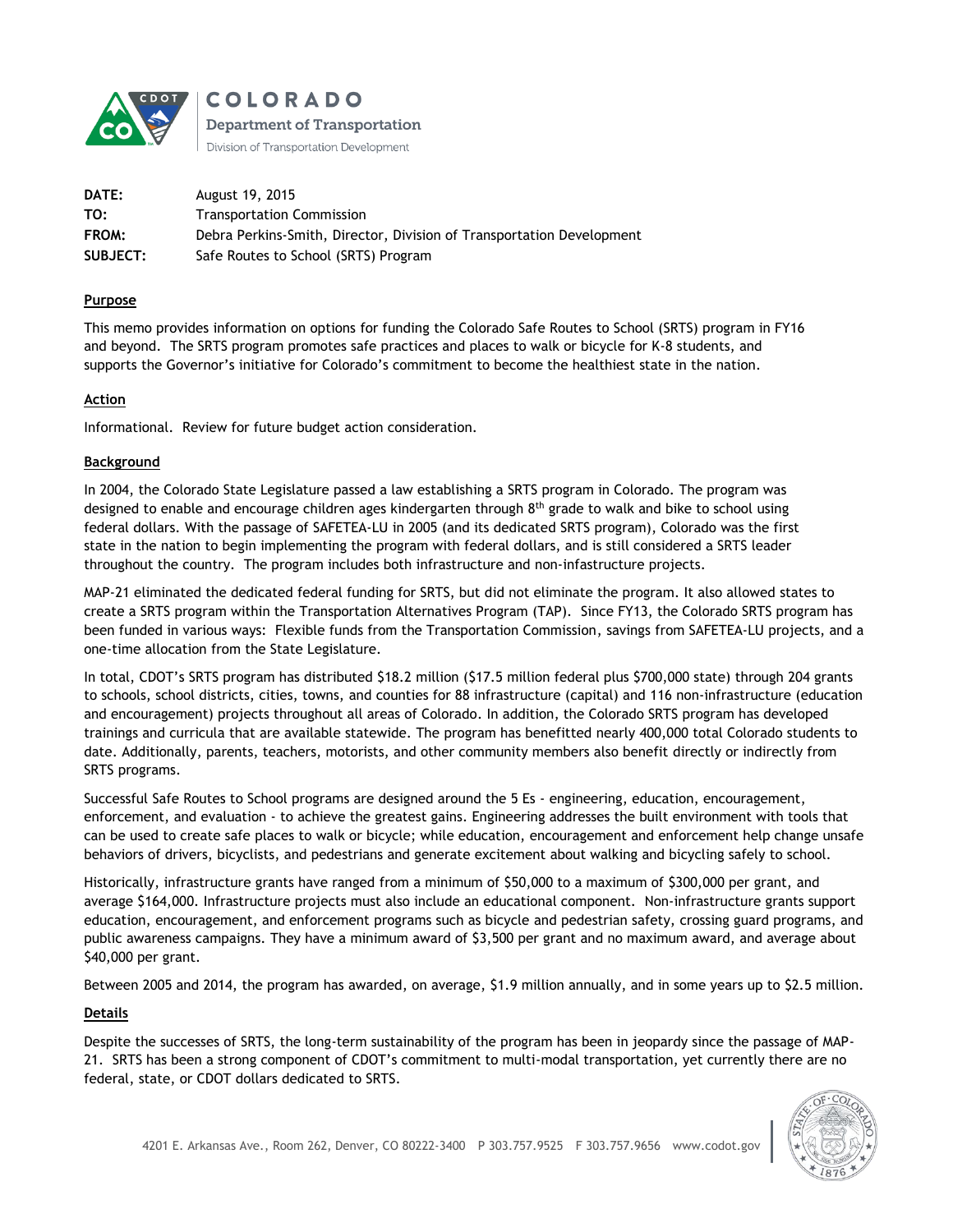Since no funds were identified in the FY16 CDOT budget, and the state legislature was unsuccessful in passing a SRTS bill to continue the funding from general funds, staff recommends a short-term and a long-term approach to funding the program:

- For FY16 Allocate \$2M to both infrastructure and non-infrastructure projects under the SRTS program based on funding options to be discussed in future Budget Workshop.
- Starting in FY17 Flex \$2M from Surface Transportation Program (STP) funds to TAP and continue the SRTS program under TAP. Projects would include both infrastructure and non-infrastructure.

These funding recommendations will not affect current or future TAP projects; nor will they impact STP-M funding suballocated to the MPOs.

#### **Key Benefits**

Supports Governor's initiative to be the healthiest state in the nation. In May 2013, Governor Hickenlooper presented a vision for Colorado as the healthiest state that included as one of the cornerstones - promoting prevention and wellness through prevention programs, individual behavior and physical environment. Although Colorado ranks #1 in physical health, our childhood obesity rate is 2<sup>nd</sup> fastest in the nation. Therefore one of the 18 initiatives in this program is to tackle obesity among youth and adults.

Colorado and the nation are seeing positive impacts from SRTS.

Colorado K-8 students walk and bike to school more frequently than students in other states. A study looking at Colorado schools found that schools that have implemented SRTS programs or projects saw the number of students walking and biking increase from 21% to 25%. In addition, schools with SRTS programs have also been able to demonstrate a drop in the number of children arriving at school by car from 49% to 45% as compared to an increase nationally from 51% to 55%.

In schools that have implemented SRTS programs or projects, 62% of parents, up from 45%, indicate that the schools have increased their support for biking and walking; parent's perception of walking and biking to school as fun or very fun for their children increased from 61% to 66%; and the percentage of parents who view walking and biking as a healthy activity for their children increased from 90% to 92%.

Additionally, in schools with SRTS programs, more school district wellness policies include language that encourage walking and biking to school; and more parents report that their students are asking permission to walk and bike to school.

In a study conducted by five universities of 801 schools in DC, Florida, Texas, and Oregon, building crosswalks, sidewalks, and other infrastructure near schools increased walking and biking by 18% while SRTS education and encouragement programs increased walking and biking by 5% each year leading to increases of 25% after five years.

#### **Options to be Considered**

- 1. A continuation of the SRTS program based on the current program structure at a funding level of \$2 million/year using unspent FY 15 roll-forward funds in FY 16 (or other options to be discussed a a future Budget Workshop); and STP funds in FY 17 and subsequent years. (Staff recommendation)
- 2. A continuation of the SRTS with a different program structure and/or funding level or source.
- 3. No funding of the SRTS program.

#### **Next Steps**

- September Transportation Commission review as part of Budget Workshop
- October If funding approved, initiate call for projects for FY 16
- March If funding approved, FY16 project selection completed.

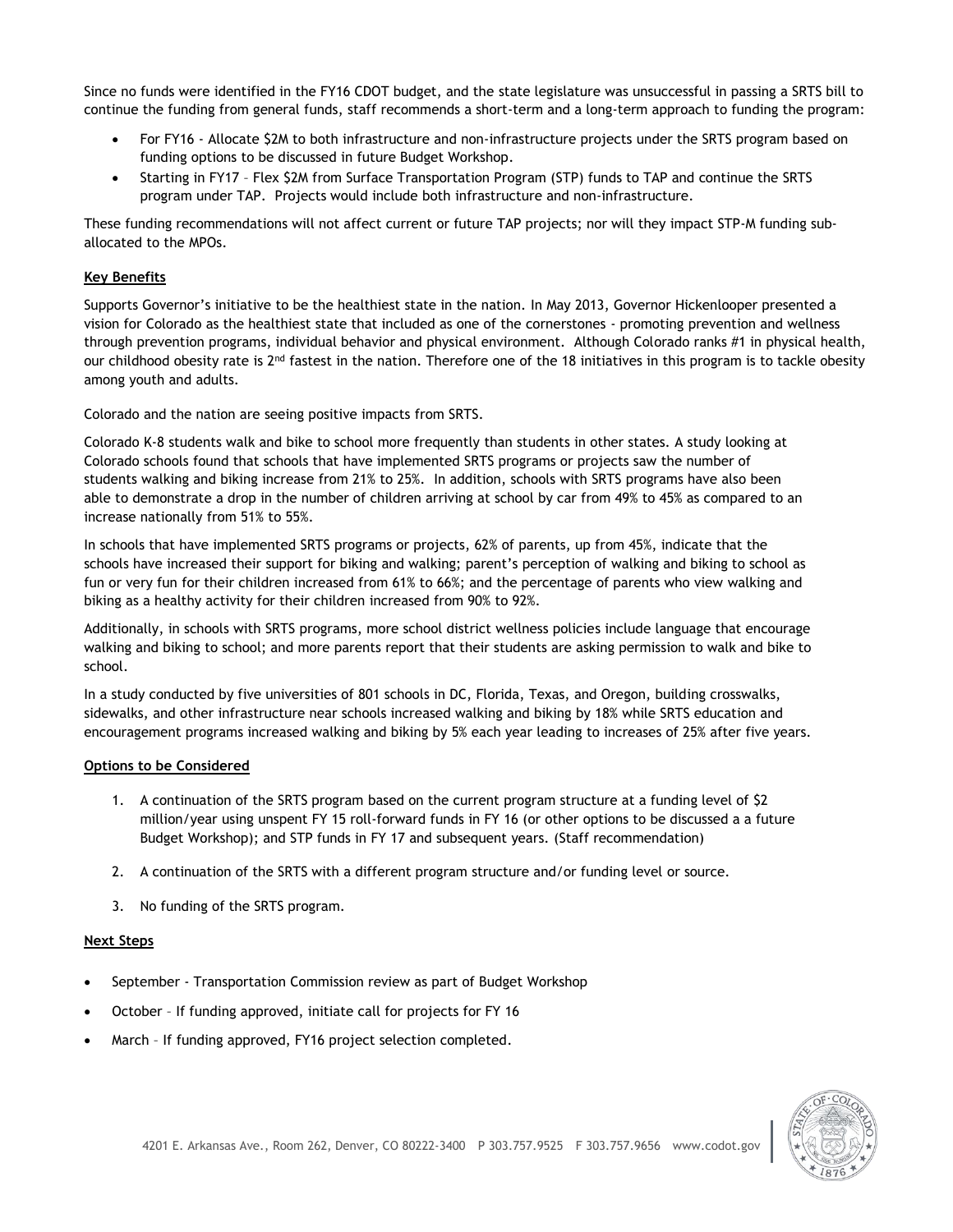

**COLORADO** 

**Department of Transportation** 

Division of Accounting and Finance

4201 East Arkansas Avenue, Room 235 Denver, CO 80222

#### **MEMORANDUM**

| TO:             | <b>TRANSPORTATION COMMISSION</b>                               |
|-----------------|----------------------------------------------------------------|
| <b>FROM:</b>    | MARIA SOBOTA. CHIEF FINANCIAL OFFICER                          |
| DATE:           | <b>AUGUST 20. 2015</b>                                         |
| <b>SUBJECT:</b> | STATE INFRASTRUCTURE BANK ACTIVITY REPORT FOR FISCAL YEAR 2015 |

#### **Purpose**

This informational-only memo summarizes information related to State Infrastructure Bank (SIB) activity in the State fiscal year 2015.

#### **Background**

The State Infrastructure Bank was created in 43-1-113.5(3) CRS, and in accordance with Procedural Directive (PD) 0720-1 (21):

*The OFMB shall prepare a financial summary and review of the Transportation Infrastructure Revolving Fund (Fund 715) on a periodic basis. The OFMB shall present the report to the Colorado Transportation Commission (TC) at their monthly meeting in August for the period ending June 30th of the previous State fiscal year, and as a mid-year review, in February for the period ending December 31th of the current State fiscal year.*

#### **Summary Narrative**

As of June 30, 2015, the Colorado SIB had \$26.3 million in total assets. Of the total assets, 78.2 percent was attributed to the Aeronautics account and 21.8 percent was attributed to the Highway account. The Transit and Rail accounts of the Colorado SIB have never been capitalized.

As of June 30, 2015, there was a total of \$19.1 million available to loan, of which \$13.3 million was in the Aeronautics account and \$5.8 million was in the Highway account.

To date the Colorado SIB has five outstanding loans totaling \$15.6 million. All five loans are from the Aeronautics account. There are no loans from the Highway account.

During this year, the fund's assets decreased by 2.2 percent. The primary reason for the decrease is due to the loan of \$2,336,000 disbursed to the Colorado Springs Airport. The SIB fund earned a total of \$389,736 from interest on loans and on accounts in fiscal year 2015. The first half interest rate on all Colorado SIB loans was two and three quarters (2.75) percent. The second half interest rate on all Colorado SIB loans was two and a half (2.5) percent.

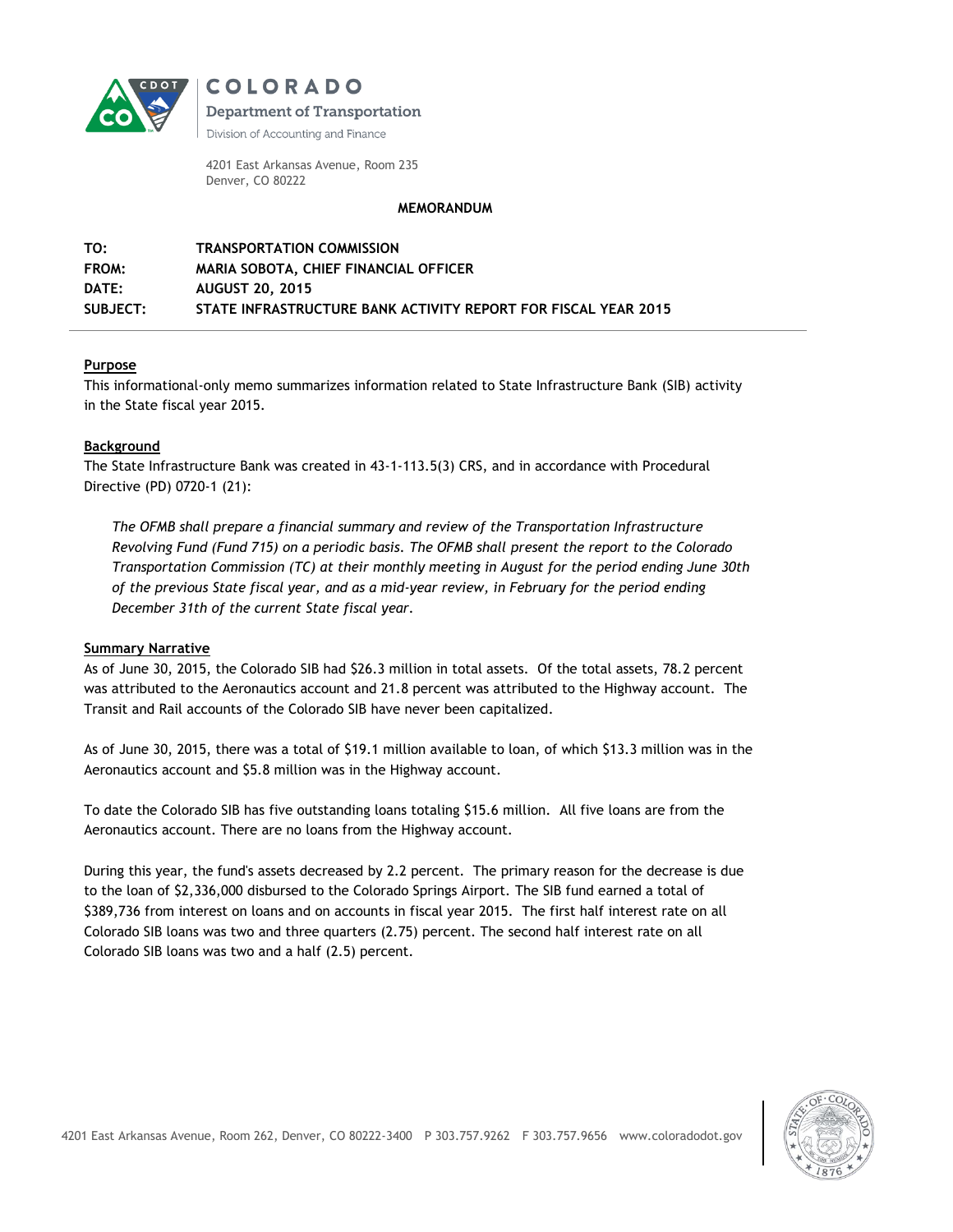During fiscal year 2015, three loans from the aeronautics account and one loan from the highway account were re-paid in full. Colorado Springs Airport retired one loan for \$600,000 that originated in fiscal year 2008. Gunnison County paid back the loan it took in fiscal year 2013 for \$354,200. Colorado Springs Airport retired a loan from the Highway account for \$3,500,000 that originated in fiscal year 2008. As of June 30, 2015, all Colorado SIB loans were current.

The Transportation Commission also approved two loans in State fiscal year 2015. The first is a loan of \$1,521,639 to the City of Central Transportation Enterprise. The loan agreement has been executed and the funds were disbursed in July of State fiscal year 2016. The second is a loan of \$566,500 to Park County. The loan agreement will soon be executed and the funds are expected to be disbursed in late August or early September of State fiscal year 2016.

# **Overview of Colorado SIB Assets As of June 30, 2015**

| <b>Assets</b>                    | <b>Aeronautics</b> | <b>Highways</b> | Total      |
|----------------------------------|--------------------|-----------------|------------|
| Cash:                            |                    |                 |            |
| Fund 715 Cash                    | 13,377,206         | 5,753,048       | 19,130,254 |
| <b>Authorized Federal Funds</b>  |                    |                 |            |
| Amount Available to Loan         | 13,377,206         | 5,753,048       | 19,130,254 |
| <b>Accounts Receivable:</b>      |                    |                 |            |
| <b>Outstanding Loan Balances</b> | 7,164,508          | 0               | 7,164,508  |
| <b>Accrued Interest</b>          |                    | 0               |            |
| <b>Total Accounts Receivable</b> | 7,164,508          | 0               | 7,164,508  |
| <b>Total Assets</b>              | 20,541,714         | 5,753,048       | 26,294,762 |
| Percent of account/fund Loaned   | 34.8%              | 0%              | 27.23%     |

# **Colorado SIB Loans Summary**

**As of June 30, 2015**

|                                        | Original Loan<br>Date | Loan<br>Amount | Balance<br>Due | Interest<br>Rate | Debt<br>Service | <b>Next Payment</b><br>Due Date |
|----------------------------------------|-----------------------|----------------|----------------|------------------|-----------------|---------------------------------|
| <b>Aeronautics Account:</b>            |                       |                |                |                  |                 |                                 |
| Arapahoe Co. Public Airport            | Oct 2, 2007           | 5,400,000      | 1,790,637      | 3.00%            | 633,045         | Oct 5, 2015                     |
| Colorado Springs Airport               | Dec 1, 2014           | 2.336,000      | 2,336,000      | 2.50%            | 266,908         | Dec 1, 2015                     |
| Front Range Airport Authority          | Aug 13, 2007          | 1,800,000      | 596,879        | 3.00%            | 211,015         | Aug 1, 2016                     |
| <b>Grand Junction Regional Airport</b> | Jun 1, 2009           | 4,000,000      | 1,744,632      | 3.00%            | 116,122         | Sep 1, 2015                     |
| Rocky Mountain Metropolitan            | Mar 1, 2008           | 2,100,000      | 696,359        | 3.00%            | 246,184         | Mar 12, 2016                    |
| Airport                                |                       |                |                |                  |                 |                                 |

#### **Highway Account:**

There were no outstanding loans as of June 30, 2015.